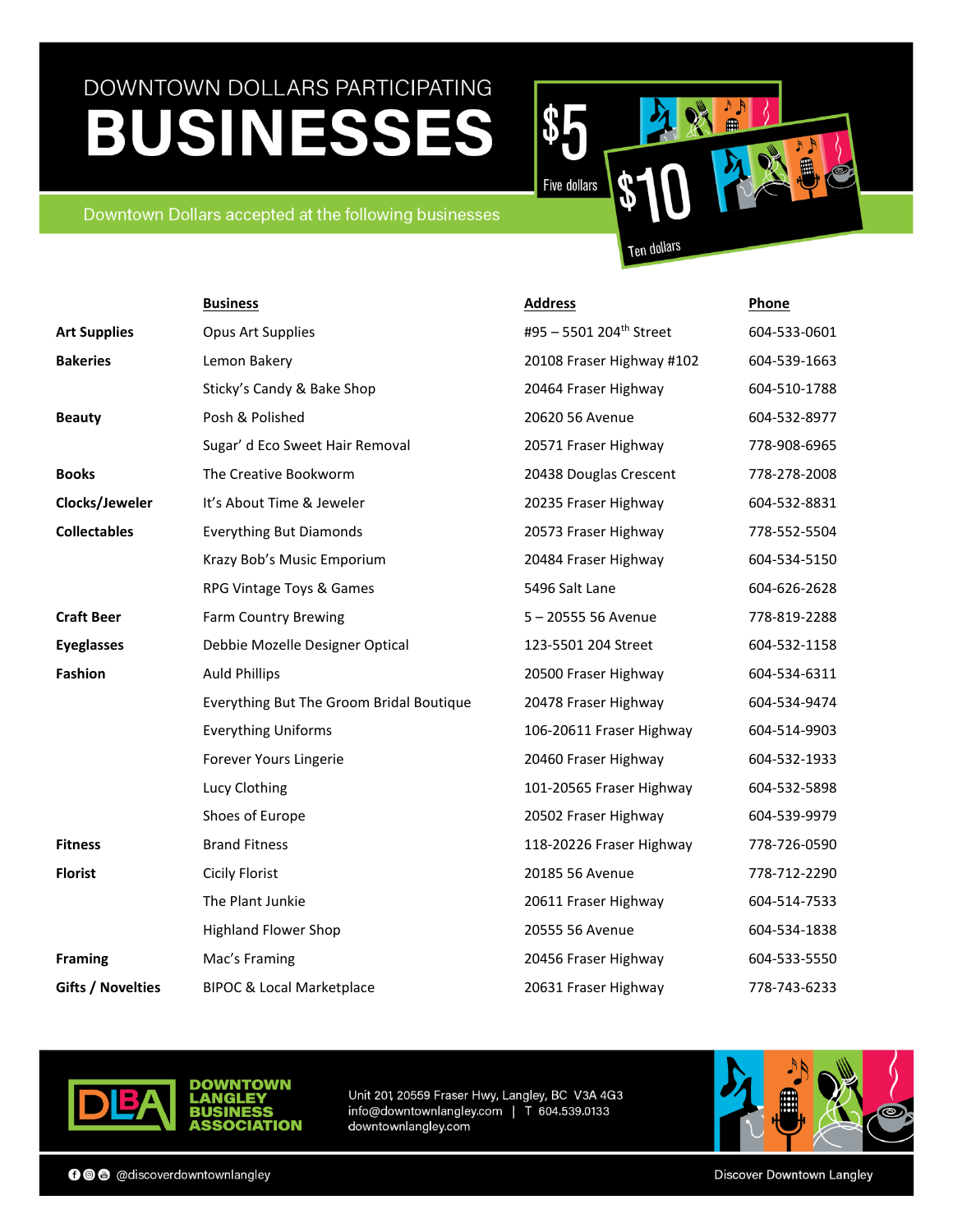$\blacksquare$ **Five dollars** 

### Downtown Dollars accepted at the following businesses

Ten dollars

\$

|                         | Hempyz Gifts & Novelties             | 101A-20505 Fraser Highway  | 604-539-5227 |
|-------------------------|--------------------------------------|----------------------------|--------------|
|                         | High Road Farm Market                | 20577 Fraser Highway       | 604-808-8123 |
|                         | Phoenix Rising Metaphysical Emporium | 20497 Fraser Highway       | 604-532-1887 |
|                         | The Local Space                      | 106-20497 Fraser Highway   | 604-454-4468 |
| <b>Hair Studios</b>     | Amuse Salon                          | 20262 Fraser Highway       | 604-510-7716 |
|                         | <b>Black Orchid Hair Studio</b>      | 20506 Fraser Highway       | 604-533-0195 |
|                         | Colour Tech Hair Studio Ltd.         | 113-20151 Fraser Highway   | 604-533-4441 |
|                         | Guys N Gals Hair Ltd.                | 5503 203 Street            | 604-530-1914 |
|                         | Habitat Eco Hair                     | 5511 208 Street            | 604-532-0114 |
|                         | Langley Hair Studio                  | 20187 56 Avenue            | 778-278-7878 |
|                         | Studio 64 Hair Design                | 20262 Fraser Highway       | 604-510-5144 |
|                         | Terra Casa Hair Studio               | 203-20423 Douglas Crescent | 604-534-0401 |
| <b>Hardware</b>         | Langley Home Hardware & BBQ Shop     | 20427 Douglas Crescent     | 604-534-4215 |
|                         | McFrugal's Discount Outlet           | 5501 - 204 Street, #100    | 604-549-9280 |
| <b>Hearing Services</b> | <b>Ears Hearing Clinic</b>           | C-20568 56 Avenue          | 604-427-2828 |
| <b>Home Décor</b>       | The Hayloft Vintage Mall             | 20457 Douglas Crescent     | 604-558-2478 |
|                         | The Passionate Home                  | 20528 Fraser Highway       | 604-532-5931 |
|                         | This Is It! Gifts                    | 20494 Fraser Highway       | 604-539-0237 |
| <b>Learning/Classes</b> | <b>Accomplished Learning Centre</b>  | 20604 Logan Avenue         | 604-539-1386 |
| <b>Model Vehicles</b>   | RC Pit Stop Racing                   | 125-5501 204 Street        | 604-530-5490 |
| <b>Pawn Shops</b>       | Key Largo Jewellery Ltd.             | 20369 56 Avenue            | 604-534-8845 |
| <b>Pet Supplies</b>     | Harvey Pet Food & Supplies Ltd.      | 15-20811 Fraser Highway    | 604-534-5353 |
|                         | Langley Animal Clinic                | 5758 203 Street            | 604-534-4813 |
|                         | Vicki's Paw Spa                      | B-20568 56 Avenue          | 604-534-1477 |
| Pharmacy                | Fraser Medicine Centre Pharmacy      | 20200 Fraser Highway       | 604-530-8810 |





Unit 201, 20559 Fraser Hwy, Langley, BC V3A 4G3 info@downtownlangley.com | T 604.539.0133 downtownlangley.com

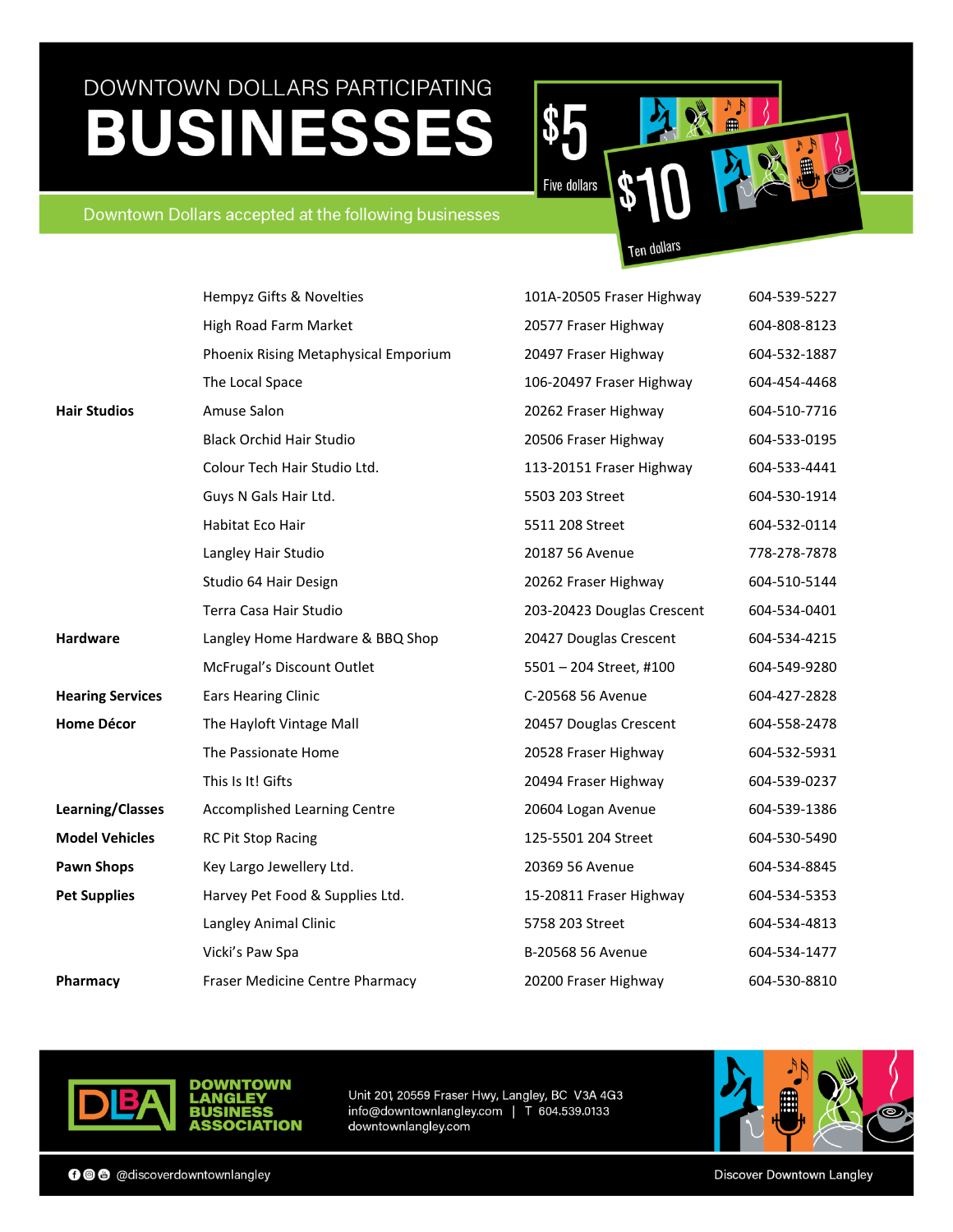以直  $\blacksquare$ **Five dollars** 

### Downtown Dollars accepted at the following businesses

**Ten dollars** 

| Adelicia Mexican Restaurante | 20505 Fraser Hwy                | 604-510-4404 |
|------------------------------|---------------------------------|--------------|
| Akedo Showten Ramen & Gyoza  | 20218 Fraser Highway #102       | 604-427-3355 |
| Annora Restaurant            | 5572 - 204 <sup>th</sup> Street | 778-366-6708 |
| Ashoka Indian Food           | 20530 Fraser Highway            | 604-534-6344 |
| Avishan Middle East Grill    | 20433 Douglas Crescent          | 604-510-5858 |
| Ban Chok Dee Thai Restaurant | 20563 Douglas Crescent          | 778-278-3088 |
| Brogan's Diner & Deli        | 9-20555 56 Avenue               | 604-532-0776 |
| Chef Sushi Restaurant        | 21-20811 Fraser Highway         | 604-514-3324 |
| Coastal Coffee & Tea         | 15-20555 56 Avenue              | 604-427-2900 |
| Dal's Poke Bowl              | 5492 Salt Lane                  | 604-427-2678 |
| Donair Hut                   | 20420 Fraser Highway            | 604-514-8999 |
| Egg Bomb                     | 20300 Fraser Highway            | 604-366-7774 |
| Emilio Finatti Pizzeria      | 20125 Fraser Highway            | 604-510-5548 |
| Food By Fanta                | 20542 Fraser Highway            | 604-530-6803 |
| Hot & Toasty Café            | 5497 Salt Lane                  | 604-427-4687 |
| Kooben Café                  | 20411 Fraser Highway            | 778-278-8832 |
| Kosta's Greek Restaurant     | 20080 Fraser Highway            | 604-530-9531 |
| McBurney Coffee & Tea House  | 20504 Fraser Highway            | 604-514-1144 |
| Meowdel Tea Studio           | 20193 56 <sup>th</sup> Avenue   | 604-457-0015 |
| Naka Bistro                  | 20055 Fraser Highway            | 604-510-1558 |
| Obanhmi Cafe                 | 20477 Fraser Highway            | 604-510-1893 |
| Olivo Pasta                  | 20493 Fraser Highway            | 604-532-0400 |
| Panago Pizza                 | 20256 56 Avenue                 | 778-891-3465 |
| Pinkavo Café                 | 20534 Fraser Highway            | 604-546-1886 |
| Veerji Fish N Grill          | 5494 Salt Lane                  | 604-367-5499 |



**Restaurants** 

Unit 201 20559 Fraser Hwy, Langley, BC V3A 4G3 info@downtownlangley.com | T 604.539.0133 downtownlangley.com



**OWN** 

SOCIATION

**DOWNT** 

ANGLE

RIISINFSS